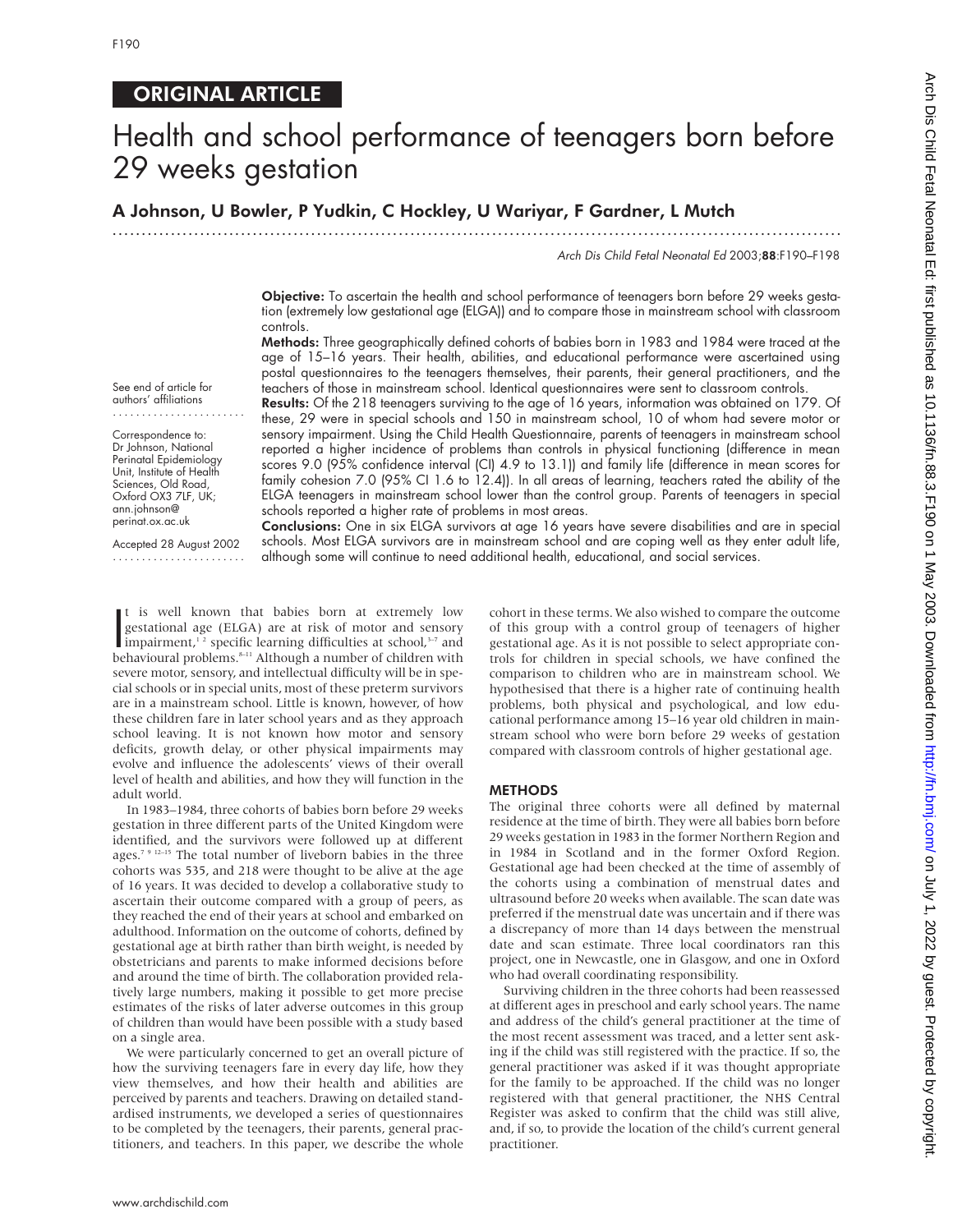Once located, and with the general practitioner's permission, the research coordinator for that area contacted the family by letter. Written permission was requested from both the parents and teenagers to send a questionnaire to each of them and to the teenager's teacher and general practitioner. This initial contact differed in the three areas. In the Northern region, the initial letter was followed by a telephone call requesting a visit to the teenager's home as part of the protocol for another study. The visit was planned to take place after the questionnaires had been completed. In the Oxford area, the initial letter was addressed to the parents asking them to pass a consent form to their teenager. In Scotland, to conform with Scots law, the initial letter was sent directly to the teenager asking for permission to approach firstly their parents and then their teacher and general practitioner.

If the parents and teenager gave their permission for the school to be approached, a letter was sent to the head teacher enclosing a questionnaire for the year tutor of the teenager. The head teacher was also asked to help to identify controls by letting us have the names and addresses of three teenagers in the same year group matched by sex and nearest in birth date to the ELGA teenager. As we aimed to have one control for each ELGA teenager, initially we approached the first of the control families. If the family did not respond or did not wish to participate, we then approached the second, and if necessary the third. This proved to be a slow process, and, in addition, some schools were reluctant to release names and addresses of possible control families. Early in the study therefore we decided to ask the head teacher to give the letters directly to up to three control teenagers. There was a variable level of compliance both within the schools and the families, and we have no knowledge of the characteristics of the potential controls who failed to respond. Finally, a questionnaire was sent to the general practitioner of both the ELGA teenagers and the controls, provided that they had given consent.

In two of the three geographic areas of the study, questionnaires from all respondents were returned to the local coordinators. Two reminders were sent to non-responders, and telephone contact was made where that was possible; missing data from returned questionnaires were followed up in the same way. In the Northern region, the questionnaires completed by parents and teenagers were retrieved at the time of a visit to the family by a developmental paediatrician. All completed questionnaires were sent to the coordinating office in Oxford.

The project was approved by the Oxford multi-centre research ethics committee and by the local ethics committees in each area.

#### **Questionnaires**

There were three questionnaires concerning all the teenagers in the study, which were completed by the teenager, parent, and general practitioner. In addition, questionnaires were sent to the teachers of teenagers in mainstream school, asking them to compare their school performance with others in the same class*.* Questionnaires are available on request.

The teenager questionnaire included questions about family structure and relationships, and items from the Health Education Authority questionnaire on health and perceptions of fitness, exercise, smoking, and drug use.<sup>16</sup> Further questions were asked about onset of puberty, attitudes to school, bullying, and aspirations for the future.

The parent questionnaire included questions on the parents' work situation and educational status. Social class was based on male partner's occupation or, if this was not available, on the mother's occupation.<sup>17</sup> Parents' views of their teenager's health and daily activities, and the impact of their teenager's health and behaviour on themselves and the family were explored using questions from the child health questionnaire.<sup>18</sup> The responses to the questions can be

summarised in standardised scores (maximum score = 100; high scores represent "better" health) for global health, physical functioning, limitations because of physical health, time impact on parent, overall family activities, and family cohesion. Where parents reported that their child had been seen by specialist services, we asked their permission to approach these services for further information.

In a short questionnaire, teachers were asked about learning support for the teenager and to rate the teenager's ability in a number of academic and other areas. This was done by indicating the teenager's ability, compared with a class of mixed ability, on a visual analogue scale. The scale was from 0–30 with 0–3 rated as poor, 4–9 as below average, 10–21 as average, 22–27 as above average, and 28–30 as excellent. This approach was used in the Scottish low birthweight study, and scores correlated well with standardised tests administered concurrently (L Mutch, unpublished work). In the Northern and Oxford cohorts, the results of Standard Assessment Tasks administered at age 14 years (SATS, Key Stage 3) were requested with prior permission from parents and teenagers. In Scotland, the results of Standard Grade assessments were classed according to the level at which the students were to be presented: credit equivalent to grades 1 and 2 GCSE, general level (grades 3 and 4), and foundation (grades 5 and 6). More able children were presented for biology, chemistry, and physics separately, whereas others did a general science exam. No earlier public exam results are available.

The short questionnaire to general practitioners contained questions about overall health, use of medication, and admission to hospital in the last six years.

#### Sample size

We estimated that 170 ELGA children in mainstream schools would take part, with 170 controls. Given a prevalence rate of 10% in any adverse outcome in the controls, this sample size would have enabled us to detect ( $2\alpha = 0.05$ ;  $\beta = 0.20$ ) an increase in prevalence to 21% in the ELGA children. In fact, the smaller numbers of controls enrolled enabled detection of a prevalence rate of 24% in the ELGA children.

#### Statistical analysis

Comparisons between proportions were made using exact tests. Comparisons between means were made using the *t* test (with the Welch test for unequal variances). The software used was SPSS version 9 and StatXact 3 (Cytel Software Corporation, Cambridge, Massachusetts, USA).

#### RESULTS

Of the 535 babies in the original cohorts, 218 were alive at age 16 years. Of these, at least one completed questionnaire was available for 179 (82%) of the ELGA teenagers. Three teenagers had emigrated, and contact was refused by the general practitioner for five families. Five families who were successfully contacted refused to participate, and there was no response from 26. Non-responders were comparable to responders in birth weight and gestational age, but were of lower social class (table 1). Of the 179 ELGA teenagers for whom some information was available, 150 were in a mainstream school at the time of assessment and 29 were in a special school; 108 teenagers agreed to participate as controls.

Of the 29 in special schools, 11 had cerebral palsy, six of whom had no independent walking. Four of these also had low vision and severe learning difficulties and were totally dependent. Five further teenagers were blind; two of these had severe learning difficulties. Two were profoundly deaf, and the remaining 11 had severe learning and/or behavioural difficulties. In addition, 10 teenagers in mainstream school had a severe level of motor or sensory disability. Four had cerebral palsy and no independent walking; two further teenagers with cerebral palsy were severely restricted in motor function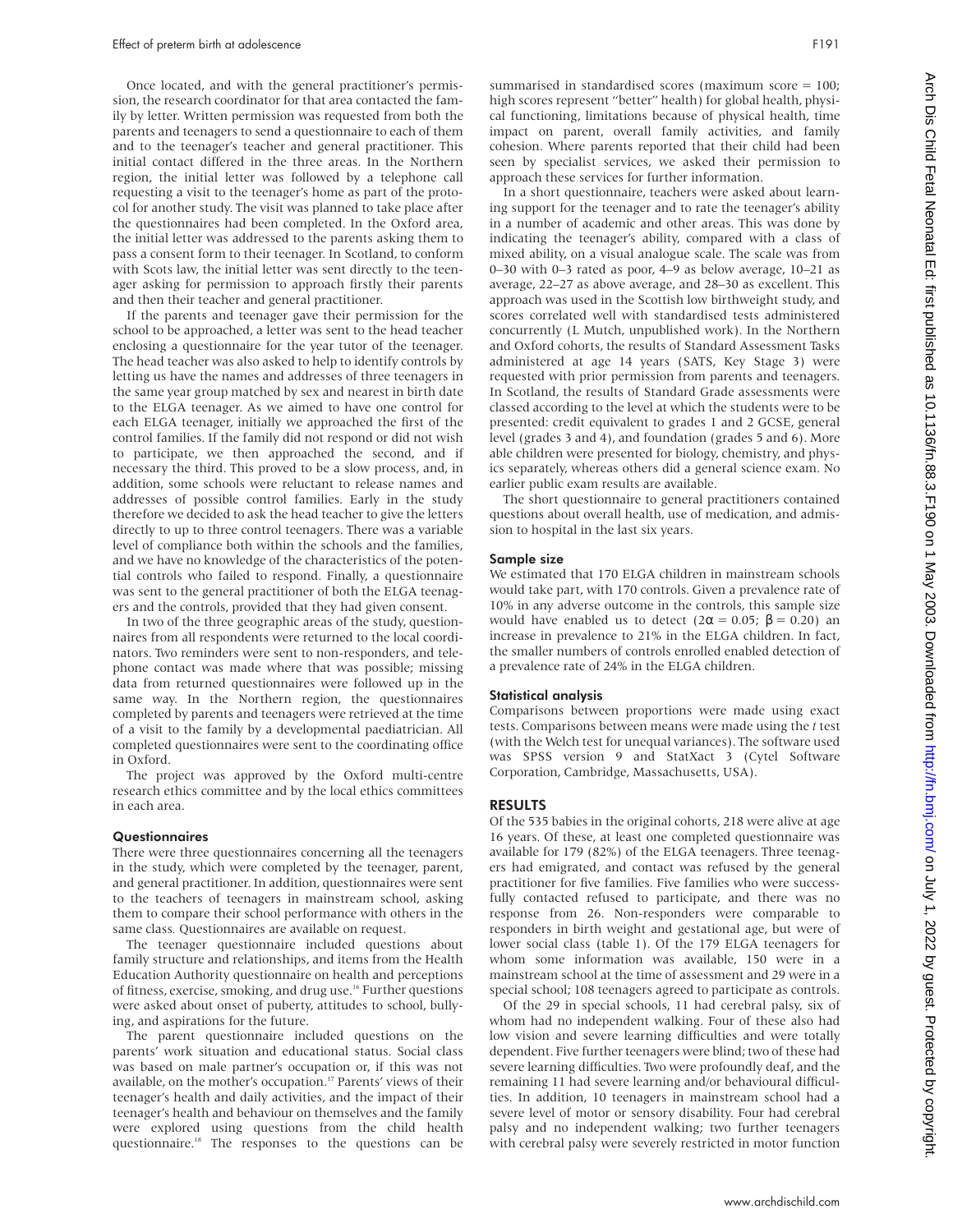|                                                        | Responders<br>$(n=179)$ | Non-responders<br>$(n=39)$ | p Value |
|--------------------------------------------------------|-------------------------|----------------------------|---------|
| Birth weight (g)                                       |                         |                            |         |
| Mean (SD)                                              | 1048 (209)              | 1051 (229)                 |         |
| <750                                                   | 9(5)                    | 1(3)                       | 0.46    |
| 750-999                                                | 65 (36)                 | 18 (46)                    |         |
| $\geq 1000$                                            | 105(59)                 | 20(51)                     |         |
| Gestational age (weeks)                                |                         |                            |         |
| Mean (SD)                                              | 27.1(1.1)               | 26.9(1.1)                  |         |
| 26 or less                                             | 48 (27)                 | 13(33)                     | 0.46    |
| 27                                                     | 47 (26)                 | 12(31)                     |         |
| 28                                                     | 84 (47)                 | 14 (36)                    |         |
| Sex                                                    |                         |                            |         |
| Male                                                   | 85 (47)                 | 20(51)                     | 0.80    |
| Female                                                 | 94 (53)                 | 19 (49)                    |         |
| Area of residence                                      |                         |                            |         |
| Northern region                                        | 57 (32)                 | 1(3)                       | < 0.001 |
| Scotland                                               | 80 (45)                 | 24 (62)                    |         |
| Oxford                                                 | 42 (23)                 | 14 (36)                    |         |
| Social Class when last seen (Oxford and Scotland only) | $n = 122$               | $n = 38$                   |         |
| Professional/semiprofessional                          | 29 (24)                 | 5(13)                      | 0.021   |
| Skilled                                                | 46 (38)                 | 7(18)                      |         |
| Semiskilled/unskilled                                  | 15(12)                  | 11(29)                     |         |
| Armed forces                                           | 6(5)                    | 3(8)                       |         |
| No paid employment                                     | 26 (21)                 | 12(32)                     |         |
| Impairment level when last seen* (Oxford and Scotland  | $n = 122$               | $n = 38$                   |         |
| only)                                                  |                         |                            |         |
| Normal or impairment without disability                | 70 (60)                 | 18(55)                     | 0.62    |
| Mild disability                                        | 31(26)                  | 8(24)                      |         |
| Moderate to severe disability                          | 16(14)                  | 7(21)                      |         |

Table 1 Characteristics of ELGA teenagers who were responders and

but could walk independently with aids. The remaining four teenagers had very low vision and used low vision aids.

Questionnaires were completed by 169 of 179 ELGA teenagers and by 174 of the 179 parents. Of the 29 teenagers in special school, 22 returned a completed questionnaire. Six had completed the questionnaire entirely on their own, 11 with help, and for five the questionnaire was completed by someone else without help from the teenager. All 29 parents of

teenagers in special schools returned a questionnaire. All 108 control teenagers completed questionnaires, as did 100 of their parents. Occasionally, two control teenagers "linked" to one index ELGA teenager responded. As no matched analysis was planned, both were included in the control group.

Because of the design of the study, questionnaires for control teenagers were completed later than the ELGA group. The mean (SD) age of completion of the ELGA teenager questionnaire was 15.6 (0.56) years and for the control teenagers was

Table 2 Sociodemographic characteristics, as reported by parents, for all ELGA teenagers and a comparison between mainstream ELGA and control teenagers

|                               | All ELGA teenagers special schools<br>$(n=174)$ | ELGA teenagers in<br>$(n=29)$ | <b>ELGA</b> teenagers in<br>mainstream<br>schools $(n=145)$ | Control group<br>$(n=100)$ | p Value for<br>difference between<br>mainstream ELGA<br>and controls |
|-------------------------------|-------------------------------------------------|-------------------------------|-------------------------------------------------------------|----------------------------|----------------------------------------------------------------------|
| Sex                           |                                                 |                               |                                                             |                            |                                                                      |
| Male                          | 80 (46)                                         | 12(41)                        | 68 (47)                                                     | 41 (41)                    | 0.43                                                                 |
| Female                        | 94 (54)                                         | 17 (59)                       | 77 (53)                                                     | 59 (59)                    |                                                                      |
| Responding parent             |                                                 |                               |                                                             |                            |                                                                      |
| with partner                  | 138 (79)                                        | 18 (62)                       | 120 (83)                                                    | 87 (87)                    | 0.47                                                                 |
| without partner               | 35(20)                                          | 11(38)                        | 24 (17)                                                     | 13(13)                     |                                                                      |
| No siblings                   | 24 (14)                                         | 2(7)                          | 22(15)                                                      | 6(6)                       | 0.039                                                                |
| Social class                  |                                                 |                               |                                                             |                            |                                                                      |
| Professional/semiprofessional | 45 (26)                                         | 6(21)                         | 39(27)                                                      | 37(37)                     | 0.083                                                                |
| Skilled                       | 67 (39)                                         | 8(28)                         | 59 (41)                                                     | 44 (44)                    |                                                                      |
| Semiskilled/unskilled         | 21 (12)                                         | 3(10)                         | 18(12)                                                      | 11(11)                     |                                                                      |
| Armed forces                  | 2(1)                                            | $\Omega$                      | 2(1)                                                        | 1(1)                       |                                                                      |
| No paid employment            | 39 (22)                                         | 12(41)                        | 27(19)                                                      | 7(7)                       |                                                                      |
| Maternal education            |                                                 |                               |                                                             |                            |                                                                      |
| No qualifications             | 61 (37)                                         | 12(44)                        | 49 (35)                                                     | 30(30)                     | 0.28                                                                 |
| School qualifications         | 83 (50)                                         | 15(56)                        | 68 (49)                                                     | 46 (46)                    |                                                                      |
| University degree             | 22(13)                                          | $\mathbf{O}$                  | 22 (16)                                                     | 24 (24)                    |                                                                      |

Values are number (percentages) of teenagers Note: responses to some questions were occasionally missing. Percentages are based on the number of valid responses.

ELGA, Extremely low gestational age.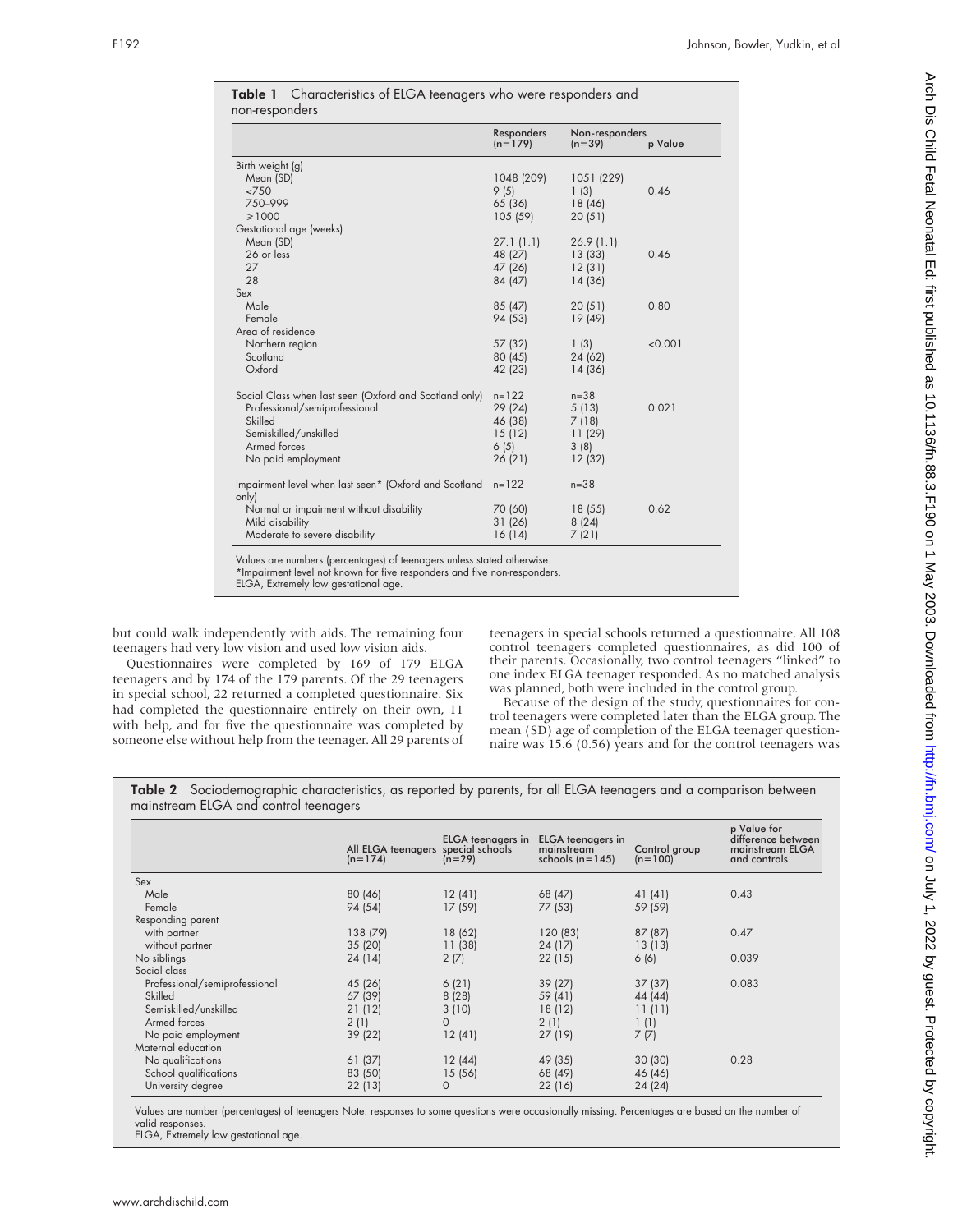| <b>Table 3</b> Health and other conditions, as reported by parents, among all ELGA teenagers and a comparison between |  |                            |  |
|-----------------------------------------------------------------------------------------------------------------------|--|----------------------------|--|
| mainstream ELGA and control teenagers                                                                                 |  |                            |  |
|                                                                                                                       |  | Mainstream ELGA y controls |  |

|                       |                                                 |                                      |                                                      |                            | Mainstream ELGA y controls  |          |  |
|-----------------------|-------------------------------------------------|--------------------------------------|------------------------------------------------------|----------------------------|-----------------------------|----------|--|
|                       | All ELGA teenagers special schools<br>$(n=174)$ | <b>ELGA</b> teenagers in<br>$(n=29)$ | ELGA teenagers in<br>mainstream<br>schools $(n=145)$ | Control group<br>$(n=100)$ | Difference in %<br>(95% CI) | p Value  |  |
| No health problems    | 40 (23)                                         | 0(0)                                 | 40 (28)                                              | 49 (49)                    | $-21$ ( $-34$ to $-9$ )     | < 0.001  |  |
| Asthma                | 40 (23)                                         | 3(10)                                | 37(26)                                               | 19 (19)                    | $7$ (-4 to 17)              | 0.28     |  |
| Vision problems       | 55 (32)                                         | 17 (59)                              | 38 (26)                                              | 14 (14)                    | 12 (2 to 22)                | 0.026    |  |
| Learning difficulties | 55 (32)                                         | 25 (86)                              | 30(21)                                               | 3(3)                       | 18 (10 to 25)               | < 0.0001 |  |
| Behavioural           | 52 (30)                                         | 17 (59)                              | 35(24)                                               | 7(7)                       | 17 (9 to 26)                | < 0.001  |  |
| Cerebral palsy        | 20(11)                                          | 11 (38)                              | 9(6)                                                 | O(0)                       | 6(2 to 10)                  | 0.012    |  |
| Hearing problems      | 21 (12)                                         | 9(31)                                | 12(8)                                                | 6(6)                       | $2$ (-4 to 9)               | 0.62     |  |
| Epilepsy              | 14(8)                                           | 10(34)                               | 4(3)                                                 | O(0)                       | $3$ (-3 to 9)               | 0.15     |  |

ELGA, Extremely low gestational age; CI, confidence interval.

16.0 (0.46) years. Of the 174 questionnaires completed by ELGA parents, 148 were completed by mothers, 16 by fathers, and 10 by another caregiver. Among the 100 questionnaires completed by control parents, 96 were completed by mothers, one by a father, and three by another caregiver.

General practitioners provided information on 167 ELGA teenagers and 88 controls.

Completed questionnaires were available from teachers for 120 ELGA mainstream teenagers and 92 controls.

For 43 teenagers who were identified from the parent and teenager questionnaires as having special needs or using specialist services, additional information was available from paediatricians and community services.

#### Sociodemographic factors

Family structure was similar for ELGA teenagers in mainstream school (mainstream ELGA teenagers) and controls, although the former were more likely to have no siblings (table 2). There was no clear difference in social class distribution. The level of maternal education attained was similar in mothers of mainstream ELGA teenagers and controls.

## Health and other conditions reported by parents

Parents reported that 28% (40/145) of mainstream ELGA children had no health problems, compared with 49% (49/100) of control children. None of the parents with children in special schools reported "no health problems" (table 3). In general, there was a higher proportion of health problems among the

special school children compared with the mainstream ELGA teenagers, who in turn had a higher incidence of reported problems than the controls. The most common conditions in teenagers reported by parents were asthma, vision problems, learning difficulties, and behavioural problems. All except asthma occurred more commonly in mainstream ELGA teenagers than controls (table 3).

The impact of this increased burden of disease in the ELGA teenagers was reflected in the parents' responses to questions from the Child Health Questionnaire. The mean scores for overall global health and physical functioning were lower in the mainstream ELGA group than the controls and even lower in the special school group (table 4). Even among the mainstream ELGA teenagers, their parents reported that the teenagers' day to day lives were more likely to be limited by their physical health, both in terms of the kind of activities they could do and the amount of time they could spend on them compared with the control group.

In turn, the impact on the parents of ELGA teenagers was considerable (table 5). This was much more apparent in parents of children in special schools than in those in mainstream school. The parents of ELGA teenagers also reported negative effects of their teenager's health and behaviour on family life and functioning. Although among the control population, a few teenagers do limit family activities, and the health and behaviour of a quarter are reported by parents to be a source of tension and conflict, all aspects of family disruption were reported more often by ELGA parents. The mean

|                                                                                  |                                    |                                                  |                                                      |                            | Mainstream y control            |         |
|----------------------------------------------------------------------------------|------------------------------------|--------------------------------------------------|------------------------------------------------------|----------------------------|---------------------------------|---------|
|                                                                                  | All ELGA<br>teenagers<br>$(n=174)$ | ELGA teenagers in<br>special schools<br>$(n=29)$ | ELGA teenagers in<br>mainstream<br>schools $(n=145)$ | Control group<br>$(n=100)$ | Difference in means<br>(95% CI) | p Value |
| Global health                                                                    |                                    |                                                  |                                                      |                            |                                 |         |
| Mean (SD)                                                                        | 82.8 (20.4)                        | 71.6 (24.7)                                      | 85.1 (18.7)                                          | 89.4 (13.0)                | $-4.3$ ( $-8.3$ to $-0.3$ )     | 0.035   |
| Physical functioning                                                             |                                    |                                                  |                                                      |                            |                                 |         |
| Mean (SD)                                                                        | 83.7 (30.3)                        | 51.4(38.1)                                       | 90.0(24.2)                                           | 99.0(4.8)                  | $-9.0$ ( $-13.1$ to $-4.9$ )    | < 0.001 |
| Limited in kind of school work or activities with friends No (%)                 |                                    |                                                  |                                                      |                            |                                 |         |
| A lot                                                                            | (10)<br>17                         | 9<br>(33)                                        | 8<br>(6)                                             | (0)<br>0                   |                                 | 0.014   |
| Quite a bit                                                                      | 12<br>(7)                          | (15)<br>4                                        | 8<br>(6)                                             | (1)                        |                                 |         |
| Slightly                                                                         | 8<br>(5)                           | 5<br>(19)                                        | 3<br>(2)                                             | (4)<br>4                   |                                 |         |
| Not at all                                                                       | 134<br>(78)                        | 9<br>(33)                                        | 125<br>(87)                                          | (95)<br>94                 |                                 |         |
| Limited in amount of time spent on school work or activities with friends No (%) |                                    |                                                  |                                                      |                            |                                 |         |
| A lot                                                                            | (8)<br>14                          | (27)                                             | (5)                                                  | 0                          |                                 | 0.009   |
| Quite a bit                                                                      | 8<br>(5)                           | (8)<br>2                                         | (4)<br>6                                             | $\Omega$                   |                                 |         |
| Slightly                                                                         | 9<br>(5)                           | (27)                                             | $\overline{2}$<br>(1)                                | (4)<br>4                   |                                 |         |
| Not at all                                                                       | 139<br>(82)                        | 10<br>(38)                                       | 129<br>(90)                                          | 95<br>(96)                 |                                 |         |
| Limitations because of physical health                                           |                                    |                                                  |                                                      |                            |                                 |         |
| Mean (SD)                                                                        | 85.1(31.5)                         | 53.7 (41.2)                                      | $91.0$ (25.5)                                        | 98.3 (6.9)                 | $-7.3$ ( $-11.7$ to $-2.9$ )    | 0.001   |

Note: Responses to some questions were occasionally missing. Percentages are based on the number of valid responses. Responses about limitations because of physical health missing for one parent in ELGA group and one in control group. ELGA, Extremely low gestational age; CI, confidence interval.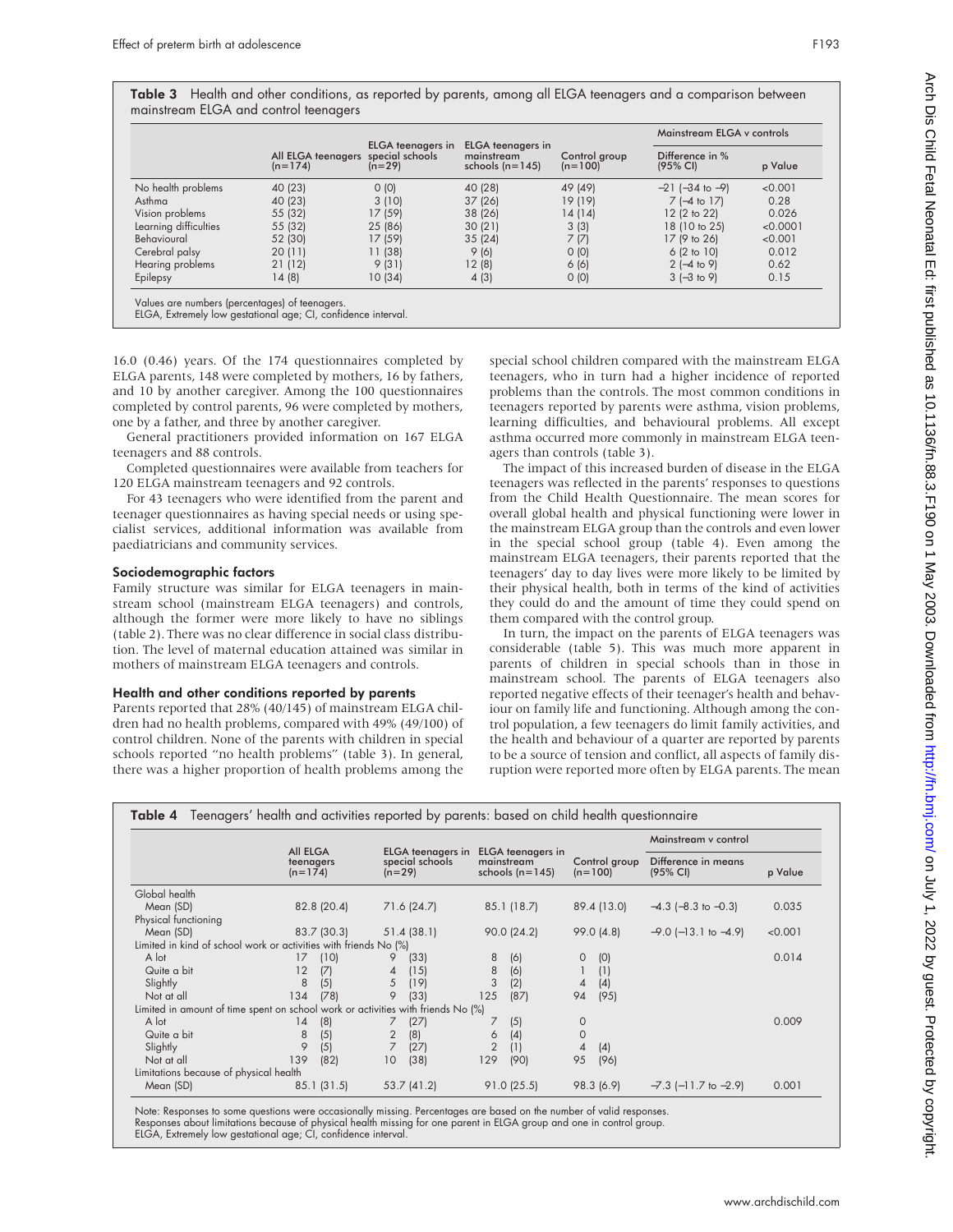|                                                                  | All ELGA<br>teenagers<br>$(n=174)$ | <b>ELGA</b> teenagers<br>in special schools in mainstream<br>$(n=29)$ | <b>ELGA</b> teenagers<br>school $(n=145)$ | Control group<br>$(n=100)$          | p Value for<br>difference<br>between<br>mainstream ELGA<br>and controls |
|------------------------------------------------------------------|------------------------------------|-----------------------------------------------------------------------|-------------------------------------------|-------------------------------------|-------------------------------------------------------------------------|
| Time for parent's own personal needs limited by:                 |                                    |                                                                       |                                           |                                     |                                                                         |
| teenager's physical health                                       |                                    |                                                                       |                                           |                                     |                                                                         |
| A lot or quite a bit                                             | 17<br>(10)<br>11                   | (37)<br>10<br>(19)                                                    | (5)<br>7                                  | (1)<br>1                            | 0.28                                                                    |
| Slightly<br>Not at all                                           | (6)<br>(84)<br>144                 | 5<br>12<br>(44)                                                       | 6<br>(4)<br>(91)<br>132                   | $\overline{4}$<br>(4)<br>(95)<br>95 |                                                                         |
| teenager's emotional wellbeing                                   |                                    |                                                                       |                                           |                                     |                                                                         |
| A lot or quite a bit                                             | 26<br>(15)                         | (46)<br>13                                                            | (9)<br>13                                 | $\overline{2}$<br>(2)               | 0.079                                                                   |
|                                                                  | 22<br>(13)                         | 9                                                                     | (9)<br>13                                 | 11<br>(11)                          |                                                                         |
| Slightly<br>Not at all                                           | 125<br>(72)                        | (32)<br>6                                                             | 119<br>(82)                               | (87)<br>86                          |                                                                         |
|                                                                  |                                    | (12)                                                                  |                                           |                                     |                                                                         |
| teenager's attention/learning problems<br>A lot or quite a bit   | 22<br>(13)                         | 15<br>(56)                                                            | 7                                         | $\circ$                             | 0.076                                                                   |
| Slightly                                                         | 18<br>(10)                         | (37)<br>10                                                            | (5)<br>8<br>(6)                           | $\overline{4}$<br>(4)               |                                                                         |
| Not at all                                                       | 132<br>(77)                        | 2<br>(7)                                                              | (90)<br>130                               | 95<br>(96)                          |                                                                         |
| Overall time impact on parent, mean (SD)*                        | 86.2 (25.6)                        | 51.0 (32.9)                                                           | 93.0 (17.2)                               | 97.1(9.1)                           | 0.016                                                                   |
| Teenager's health or behaviour has:<br>limited family activities |                                    |                                                                       |                                           |                                     |                                                                         |
| Fairly or very often                                             | 25<br>(14)                         | (45)<br>13                                                            | (8)<br>12                                 | (1)<br>1                            | 0.048                                                                   |
| Sometimes                                                        | 21<br>(12)                         | 9<br>(31)                                                             | 12<br>(8)                                 | 9<br>(9)                            |                                                                         |
| Never or nearly never                                            | 128<br>(74)                        | $\overline{7}$<br>(24)                                                | 121<br>(83)                               | 89<br>(90)                          |                                                                         |
| interrupted everyday family activities                           |                                    |                                                                       |                                           |                                     |                                                                         |
| Fairly or very often                                             | 19<br>(11)                         | $\overline{11}$<br>(38)                                               | 8<br>(6)                                  | 3<br>(3)                            | 0.036                                                                   |
| Sometimes                                                        | 23<br>(13)                         | 7<br>(24)                                                             | 16<br>(11)                                | 3<br>(3)                            |                                                                         |
| Never or nearly never                                            | (76)<br>132                        | (38)<br>11                                                            | 121<br>(83)                               | 94<br>(94)                          |                                                                         |
| been a source of tension or conflict                             |                                    |                                                                       |                                           |                                     |                                                                         |
| Fairly or very often                                             | 28<br>(16)                         | 10<br>(34)                                                            | 18<br>(12)                                | (4)<br>4                            | 0.082                                                                   |
| Sometimes                                                        | 42<br>(24)                         | 11<br>(38)                                                            | 31<br>(21)                                | (22)<br>22                          |                                                                         |
| Never or nearly never                                            | (60)<br>104                        | 8<br>(28)                                                             | (66)<br>96                                | (74)<br>74                          |                                                                         |
| brought you closer as a family                                   |                                    |                                                                       |                                           |                                     |                                                                         |
| Fairly or very often                                             | 35<br>(21)                         | (52)<br>14                                                            | 21<br>(15)                                | (21)<br>21                          | 0.25                                                                    |
| Sometimes                                                        | 44<br>(26)                         | 9<br>(33)                                                             | 35<br>(24)                                | (28)<br>28                          |                                                                         |
| Never or nearly never                                            | 91<br>(53)                         | $\overline{A}$<br>(15)                                                | 87<br>(61)                                | 50<br>(51)                          |                                                                         |
| caused change of plans                                           |                                    |                                                                       |                                           |                                     |                                                                         |
| Fairly or very often                                             | (9)<br>16                          | 9<br>(32)                                                             | (5)<br>7                                  | 1<br>(1)                            | 0.13                                                                    |
| Sometimes                                                        | 28<br>(16)                         | 12<br>(43)                                                            | (11)<br>16                                | 7<br>(7)                            |                                                                         |
| Never or nearly never                                            | (75)<br>129                        | $\overline{7}$<br>(25)                                                | 122<br>(84)                               | (92)<br>92                          |                                                                         |
| Overall family activities, mean (SD)+                            | 78.6 (28.6)                        | 43.9 (30.3)                                                           | 85.6 (22.6)                               | 90.2 (14.3)                         | 0.052                                                                   |
| Family "ability to get along"                                    |                                    |                                                                       |                                           |                                     |                                                                         |
| Excellent or very good                                           | (58)<br>101                        | (52)<br>15                                                            | (59)<br>86                                | (66)<br>66                          | 0.004                                                                   |
| Good                                                             | 42<br>(24)                         | 11<br>(38)                                                            | (21)<br>31                                | (30)<br>30                          |                                                                         |
| Fair or poor                                                     | 31<br>(18)                         | 3<br>(10)                                                             | 28<br>(19)                                | $\overline{4}$<br>(4)               |                                                                         |
| Family cohesion, mean (SD)‡                                      | 71.4 (24.9)                        | 72.4(21.1)                                                            | 71.2 (25.7)                               | 78.2 (17.5)                         | 0.012                                                                   |

# Table 5 Impact on parents and family reported by parents: based on child health questionnaire

Values are numbers (percentages) unless stated otherwise Note: Responses to some questions were occasionally missing. Percentages are based on the number of valid responses.

of the measure of overall family cohesion was significantly lower in ELGA parents than controls, although no lower among the special school ELGA teenagers than the mainstream group.

# Health and other conditions self reported by teenagers

Teenagers were asked a series of 11 questions about how they felt about their health (taken from the Child Health Questionnaire). In these they were asked to respond to questions about past and present health and their views on future health. The responses can be summated to produce a single score of "health perception" (maximum score = 100). The mean (SD) score for the mainstream ELGA group (74.1 (17.9)) did not differ from the mean score for the control group (73.5 (16.3)) or the special school group (69.7 (22.8)). Two thirds of both ELGA groups and the control group considered they were in excellent health (mainstream ELGA 93/144 (65%), special school ELGA 13/21 (62%), controls 74/108 (69%)). Twice as many mainstream ELGA teenagers (14/147; 10%) as control teenagers (5/108; 5%) considered they were less healthy than others (difference 5%, 95% CI −1

to 11), and 30% (6/20) of ELGA children in special schools judged themselves to be less healthy than others.

When asked about specific health problems, such as headache, stomach ache, backache, sleep problems, and "feeling low", these were reported as often (or more often, in the case of backache and feeling low) by controls as by mainstream ELGA teenagers*.*

There appeared to be no delay in the onset of periods in ELGA girls; the age of menarche was similar in both the ELGA groups (mean (SD) age for mainstream ELGA 12.3 (1.2), special school ELGA 12.1 (1.6), and controls 12.7 (1.3) years). All but one of the ELGA girls and all of the control group had reached menarche by the age of 16 years. The mean age at which the voice broke was similar in the three groups: mainstream ELGA 13.5 (1.1), special school ELGA 12.8 (0.98), and control 13.6 (1.2) years. The voice had not yet broken in 10 boys (seven ELGA and three control).

# Use of medicines

Medicines were widely used by both ELGA and control teenagers. Similar proportions of mainstream ELGA (58/145: 40%), special school ELGA (10/22: 45%), and control teenagers

<sup>\*</sup>Difference in means −4.1 (−7.4 to −0.8).

<sup>†</sup>Difference in means −4.6 (−9.2 to −0.05). ‡Difference in means −7.0 (−12.4 to −1.6).

ELGA, Extremely low gestational age.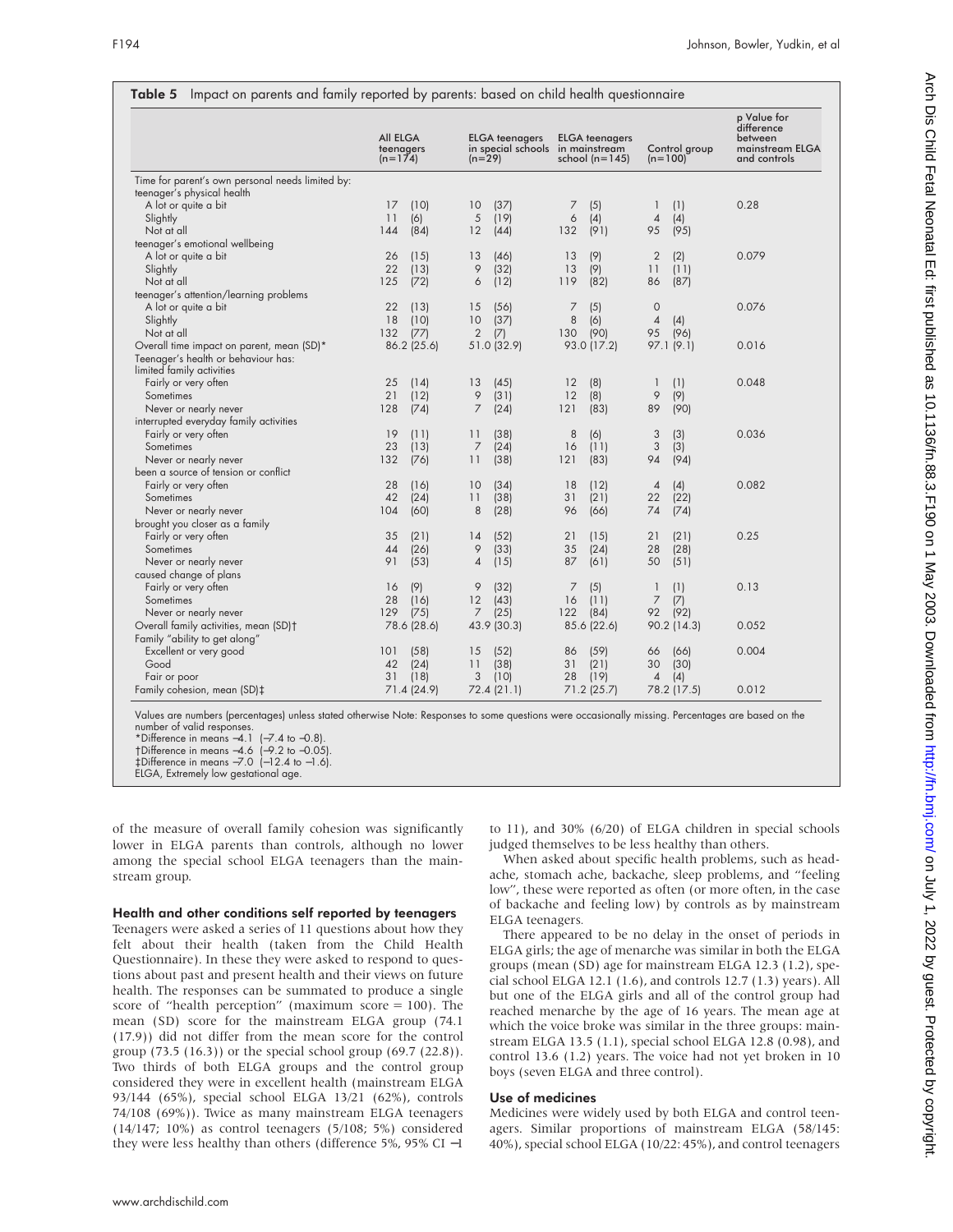|                                   | <b>ELGA</b> teenagers<br>in mainstream<br>school $(n=120)$ | Control group<br>$(n=92)$ | Difference in<br>proportions or means<br>(95% CI) |
|-----------------------------------|------------------------------------------------------------|---------------------------|---------------------------------------------------|
| Ever had learning support, No (%) | 38 (32)                                                    | 4(4)                      | 27 (18 to 37)                                     |
| Statement of needs, No (%)        | 23 (19)                                                    | 2(2)                      | 17 (9 to 25)                                      |
| Assessment of ability, mean (SD)  |                                                            |                           |                                                   |
| General ability                   | 14.9(7.4)                                                  | 21.8(5.9)                 | $6.9$ (5.0 to 8.8)                                |
| Reading                           | $16.3$ $(7.8)$                                             | 22.5(5.6)                 | 6.2 $(4.3 \text{ to } 8.1)$                       |
| Handwriting*                      | 15.5(7.4)                                                  | 22.6(5.5)                 | 7.0 (5.2 to 8.9)                                  |
| Computing and keyboard            | 15.1 (7.4)                                                 | 20.7(6.2)                 | 5.6 (3.7 to 7.5)                                  |
| Spelling                          | $14.2$ (7.6)                                               | 20.9(6.5)                 | 6.7 $(4.8 \text{ to } 8.7)$                       |
| Mathematical skills               | 13.8(7.9)                                                  | $20.7$ (7.0)              | 6.9 $(4.8 \text{ to } 9.0)$                       |
| Creative writing                  | $15.2$ (7.8)                                               | 20.9(6.5)                 | 5.7 (3.7 to 7.7)                                  |
| Independent learning              | 15.0(7.8)                                                  | 21.2(6.8)                 | 6.2 $(4.2 \text{ to } 8.2)$                       |
| Concentration                     | 16.0(8.0)                                                  | 21.0(6.8)                 | 5.0 (3.0 to 7.0)                                  |
| Cooperativeness                   | 21.4(7.1)                                                  | 23.5(5.6)                 | $2.1$ (0.3 to 3.9)                                |
| Individual sport*                 | 14.1(7.3)                                                  | 18.8(6.5)                 | 4.7 (2.7 to 6.6)                                  |
| Team sport*                       | 13.7(7.7)                                                  | 19.1(6.8)                 | 5.4 (3.3 to 7.4)                                  |

ELGA, Extremely low gestational age; CI, confidence interval.

(42/107: 39%) had had no medicines in the previous four weeks. The most often used medicines were for headache (mainstream ELGA 53/145 (37%) and control 40/107 (37%)) and for colds and sore throat (mainstream ELGA 30/145 (21%) and controls 20/107 (19%)). Teenagers from special schools used these less often (headache, 2/22 (9%) and colds and sore throat, 3/22 (14%)).

#### Use of health service

Two thirds of the mainstream ELGA teenagers (89/141: 63%) and the controls (58/88: 65.9%) had visited their general practitioner within the previous year. This compared with 77% (20/26) of the ELGA teenagers in special schools. Similar proportions of mainstream ELGA (21/141; 15%) and control teenagers (13/88; 15%) had been admitted to hospital in the previous six years. In contrast, 39% (10/26) of teenagers in special schools had been admitted to hospital in the same time period.

## Smoking, alcohol, and "recreational" drugs

About 10% of both mainstream ELGA (15/147; 10%) and control (10/108; 9%) teenagers smoked every day. None of the ELGA teenagers in special schools reported having smoked. Among mainstream ELGA teenagers, 41% (60/146) said that they never drank alcohol compared with 20% (22/108) of control teenagers (difference 21%, 95% CI 10 to 32). In contrast, 82% (18/22) of ELGA teenagers in special schools reported that they never drank alcohol. Most (92%; 132/144) ELGA teenagers in mainstream schools said that they had never used cannabis compared with 76% (82/108) of control teenagers. A small number were regular or occasional cannabis users, two in the mainstream ELGA group and eight in the control group. The use of other drugs including solvents, speed, ecstasy, LSD, and cocaine were reported in both mainstream ELGA and control groups, but very rarely.

#### School performance

Among those in mainstream school, the ELGA group needed far more learning support in all areas than the control group (table 6). A quarter of mainstream ELGA children (36/145) had seen an educational psychologist for assessment compared with 3/100 controls (difference 22% (95% CI 14 to 30). The mean scores derived from the teachers' rating of ability were significantly lower in all areas for the ELGA teenagers than the controls. Similarly, the proportion of ELGA children with a below average score in overall ability was much higher than among controls (17% compared with 2%; difference 15%, 95% CI 7 to 22).

These differences in ability were also apparent from the results of the SATS (Key Stage 3), which were available for teenagers attending English schools, and the Standard Grade assessments, available for teenagers attending Scottish schools. For example, in English SATS, 24/65 (37%) of ELGA children achieved grade 5 or above compared with 24/41 (59%) controls (difference −22%, 95% CI −40 to −3); in maths the corresponding proportions were 26/65 (40%) and 26/41 (63%) (difference −23%, 95% CI −42 to −4). In the Standard Grade assessments, presentation for credit in English was achieved by 28/55 (51%) of ELGA children compared with 40/51 (78%) of controls; difference −28%, 95% CI −45 to −10). In maths the comparative proportions were ELGA 14/55 (25%) and controls 32/51 (63%), (difference −37%, 95% CI −55 to  $-20$ ).

#### Attitude of teenagers to school

Despite their academic difficulties, three quarters of mainstream ELGA teenagers (74%: 109/147) said that they liked rather than disliked school, compared with 89/108 (82%) of control teenagers (table 7). They were aware, however, of their difficulties at school. A higher proportion of mainstream ELGA teenagers than controls reported difficulties with concentration, and slightly more mainstream ELGA teenagers than controls felt that their parents did not expect enough of them at school. Although overall absences from school did not differ between mainstream ELGA teenagers and controls, a small number of ELGA teenagers were missing a lot of school because of illness or hospital appointments. Bullying was common in both mainstream ELGA and control teenagers but did not differ between the two groups; in a few (four ELGA and three controls) this had continued for over a year.

#### Plans for the future

A lower proportion of mainstream ELGA teenagers than controls were planning to stay on at school to do higher academic or vocational qualifications (ELGA 103/147 (70%), controls 90/108 (83%); difference −13%, 95% CI −24 to −3). Of those leaving school, more mainstream ELGA teenagers than controls were planning some type of apprenticeship training or employment course (ELGA 29/44 (66%), controls 5/18 (28%)), and a few in each group (mainstream ELGA five, control nine) were leaving to get a job. A third of ELGA teenagers in special schools (10/28; 38%) planned to do higher academic or vocational qualifications, and two apprenticeship training. A small number (10/147 mainstream ELGA teenagers and 4/108 controls) said that they did not know what they would do next. However, half (14/28) the ELGA teenagers in special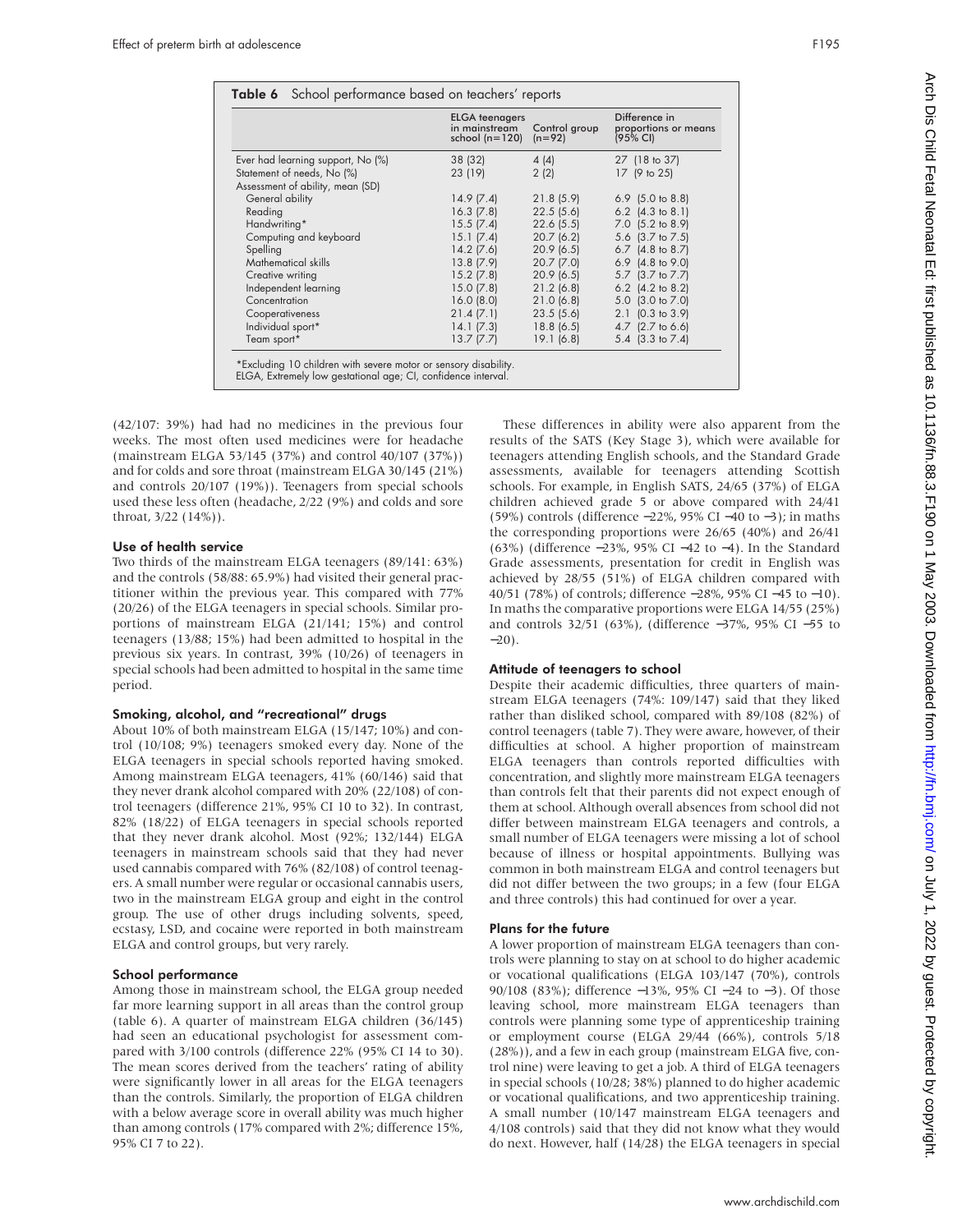# Table 7 Teenagers' attitudes to school

|                                                                | <b>ELGA</b> teenagers<br>in mainstream<br>school $(n=147)$ |               | Control group<br>$(n=108)$ |            | Difference in<br>proportions or<br>means (95% CI) |                       | p Value for<br>difference<br>between<br>groups |  |
|----------------------------------------------------------------|------------------------------------------------------------|---------------|----------------------------|------------|---------------------------------------------------|-----------------------|------------------------------------------------|--|
| Likes school                                                   | 109                                                        | (74)          | 89                         | (82)       | $-8$                                              | $(-18 \text{ to } 2)$ | 0.13                                           |  |
| Difficult to concentrate at school                             |                                                            |               |                            |            |                                                   |                       |                                                |  |
| All or most of the time                                        | 15                                                         | (10)          |                            | (1)        |                                                   |                       | 0.005                                          |  |
| Sometimes/occasionally                                         | 78                                                         | (53)          | 71                         | (66)       |                                                   |                       |                                                |  |
| Never                                                          | 53                                                         | (36)          | 36                         | (33)       |                                                   |                       |                                                |  |
| Feels pressured by school work                                 | 40                                                         | (27)          | 26                         | (24)       | 3                                                 | $[-8 \text{ to } 14]$ | 0.66                                           |  |
| "Parents do not expect enough of me at school"                 | 56                                                         | (39)          | 28                         | (26)       | 13                                                | (1 to 24)             | 0.042                                          |  |
| "Teachers do not expect enough of me at school"                | 41                                                         | (29)          | 25                         | (24)       | 5                                                 | $[-6 \text{ to } 16]$ | 0.39                                           |  |
| Misses school because not well                                 |                                                            |               |                            |            |                                                   |                       |                                                |  |
| All or most of the time                                        | 6                                                          | (4)           | $\overline{4}$             | (4)        |                                                   |                       | 0.78                                           |  |
| Sometimes/occasionally                                         | 91                                                         | (62)          | 72                         | (67)       |                                                   |                       |                                                |  |
| Never                                                          | 49                                                         | (34)          | 32                         | (30)       |                                                   |                       |                                                |  |
| Misses school because of appointments                          |                                                            |               |                            |            |                                                   |                       |                                                |  |
| All or most of the time                                        | 11                                                         | (8)           | 2                          | (2)        |                                                   |                       | 0.05                                           |  |
| Sometimes/occasionally                                         | 60                                                         | (41)          | 38                         | (35)       |                                                   |                       |                                                |  |
| Never                                                          | 75                                                         | (51)          | 68                         | (63)       |                                                   |                       |                                                |  |
| Absence from school (number of days over 12 months), mean (SD) |                                                            | $12.0$ (13.8) |                            | 11.8(16.9) |                                                   | $0.2$ (-3.6 to 4.0)   | 0.92                                           |  |
| Bullied in school                                              | 46                                                         | (32)          | 34                         | (32)       | 0                                                 | $[-11$ to 12)         | 0.98                                           |  |
| Bullied out of school                                          | 20                                                         | (14)          | 16                         | (15)       | $-1$                                              | $(-10 to 8)$          | 0.93                                           |  |

Values are numbers (percentages) unless stated otherwise. Note: Responses to some questions were occasionally missing. Percentages are based on the number of valid responses.

ELGA, Extremely low gestational age; CI, confidence interval.

school either did not know what they would do after leaving school or did not respond to the question.

## **DISCUSSION**

In our study of teenagers born very preterm in the early 1980s and alive at age 16 years, one in six had severe motor, sensory, intellectual, or behavioural difficulties and were in a special school. Most of the survivors, however, are in mainstream school, are in good health, are coping well with academic challenges, and have a positive view of the future. Despite this, as a group and in the view of the parents, those in mainstream school have more health problems and are limited in their physical and school activities compared with a group of classroom controls. In the view of their teachers and in their school test scores, they have a lower educational attainment. The teenagers themselves, on the other hand, do not in general appear to differ to any great extent from their classroom peers in their perception of their own health, use of medications, or views and experience of school.

Many of the earlier studies of the later health and abilities of babies born very preterm have focused on the outcome of the ELGA group as reported by caregivers or teachers without ascertaining the views of the children themselves and sometimes without a comparison group.

The issue of the selection of appropriate comparison groups has not been fully resolved in most studies and depends to a certain extent on the questions being posed. We were anxious to investigate the longer term impact of being born at extremely low gestational age on functioning in young adult life among peers. In some numerically small psychological studies, sibling comparisons have been used, but these are generally unsatisfactory because it is difficult to compare children of differing maturity in a continuously changing developmental situation. The most commonly used method is the one we have used of selecting a comparison group from children who have had the same educational experience as the index child. Nevertheless we were anxious to include the whole cohort of survivors in as far as they were able to contribute to the study. Selecting a comparison group from a special school population is not an option, given that the concept of an age based class is not applicable as classes are based on the ability to participate in a particular activity. Although it may be cumbersome, we have therefore presented the

available data on all the children in the cohort, while highlighting the comparison with the control group in mainstream school.

A particular aim of this study was to use a simple relatively inexpensive way of assessing outcome with a focus on the views of both parents and teenagers of their functional level and integration into school, family, and social life, rather than focusing on diagnosis and impairment. Although psychometric testing and physical examination may be useful in understanding the causes and pathophysiology of the specific deficits seen in children born very preterm, we were more concerned with the way in which such deficits impinge on function as these teenagers embark on adult life.

By using self completed anonymised questionnaires, we hoped that teenagers and parents would give us an honest picture of their health and attitudes, which might be more difficult to obtain with a face to face approach. On the other hand, the response rate from postal questionnaires is likely to be lower than from a direct approach.<sup>19</sup> In this study, in one of the three centres, families were visited to carry out a more detailed assessment, as part of another study. The follow up rate in this centre was 98% compared with 76% in the other two centres, giving an overall rate of 82%. As questionnaires were completed before the visit to the family, we do not think this different approach in one centre invalidates pooling data from the three centres. Personal contact by a health professional known to the family, provided that it allows scope for the parent or teenager to refuse participation, is clearly valuable when approaching families in these types of study.

There is always a concern that the outcome of the children not seen or assessed will differ from those seen.<sup>20</sup> We had the advantage of previous assessments at earlier ages for almost all the ELGA teenagers from two of the three areas. For these teenagers, those who did not respond had similar levels of disability to those who did respond. However, the nonresponders included a higher proportion of children without previous assessment than the responders. We were aware that there are some difficult family situations and social problems among some of these long term "non-responders", and this needs to be borne in mind when interpreting the group findings. There was also a tendency to a lower social class among the non-responders. As school performance is influenced by social class, the ELGA group who responded may have had a better level of school performance than the non-responders.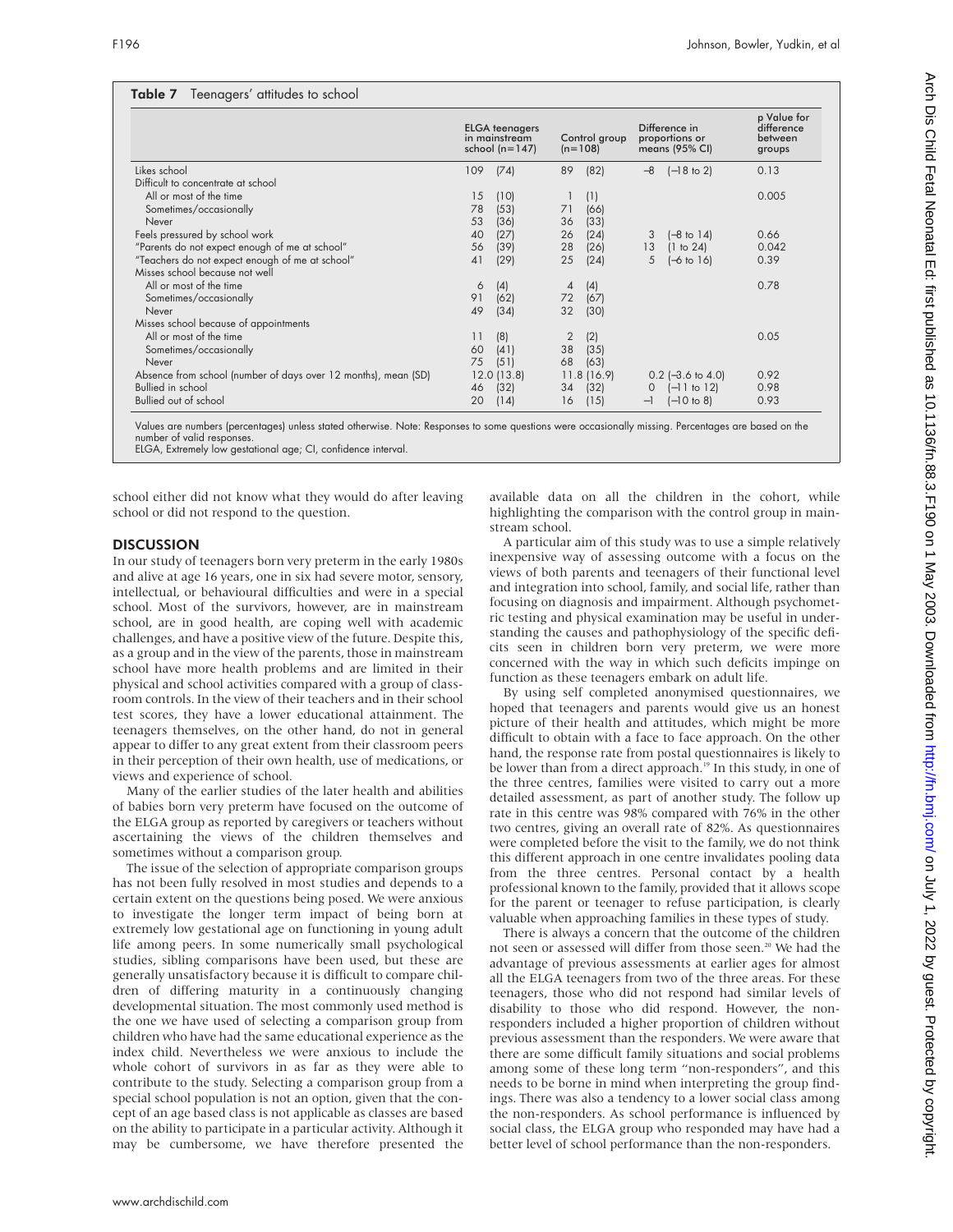It was difficult to assess the extent of any selection bias among the age matched control population. Although the staff in many schools were very helpful in identifying controls, some were reluctant to participate. In addition, there may have been an element of self selection among the teenagers themselves. It is plausible that it would be the more articulate, brighter teenagers who would be more likely to respond to a questionnaire, and this would increase apparent differences in academic performance between ELGA and control teenagers. On the other hand, those with problems or issues that they wanted to express may be more likely to respond, and this may reduce differences between ELGA and control groups. There is some suggestion of a more favourable social class distribution and a higher level of maternal education in the controls than the ELGA group, although this did not reach significance at the 5% level. Although on the analogue scales used by teachers, the control teenagers tended to score above average level, the proportion who attained level 5 or above on SATS Key Stage 3 was similar to the published national figures. Hence, 59% of control teenagers attained level 5 or more compared with 65% on the national average figures for  $1998$ ,<sup>21</sup> and 63% attained level 5 or more in maths compared with the national figure of 59%. In addition, the mean scores for controls on the questions from the Child Health Questionnaire are comparable to those of the normal age equivalent population.<sup>18</sup>

Studies of the outcome in school years of children born very preterm have tended to focus on academic performance, cognitive function, and behaviour. There has been less focus on physical ill health and its effects on the children and their families. Although in early years there is a high rate of readmission to hospital,<sup>22</sup> particularly among those with chronic lung disease,<sup>23 24</sup> health effects tend to lessen as the years go by.<sup>25 26</sup> We found that similar proportions of mainstream ELGA and control teenagers visited their general practitioner and were readmitted to hospital, although more of those in special schools had been admitted. On the basis of parent reports, however, teenagers born very preterm still tend to have more health problems that limit day to day activities, both at school and with friends, and that also impact on parents and the family.

The impact of having a very preterm baby is present from early days and may influence whether parents have further children. The tendency for children born very preterm to have no siblings has been described previously<sup>27</sup> and is found in this study population. It is possible that parents of preterm children who have a severe disability would be less likely to have further children than parents of non-disabled children, but we found no evidence of this. There is also a concern that having a preterm baby and the associated anxiety can place excessive stress on marriage relationships, and we found that over a third of the teenagers in special schools were in a single parent family. Continuing adverse impact on parents and families appears to arise not only from continuing health problems, but also from emotional and behavioural difficulties*.* Using a comparison group has allowed us to explore the impact of these aspects on the families over and above the normal turmoil of teenage behaviour. Although there are clearly a few ELGA teenagers who severely limit family activities and cohesion, most appear to be as well socially integrated as their classroom peers. It remains to be seen if any of these early difficulties have an impact on their own parenting abilities. A more detailed analysis of the differences between ELGA and control teenagers in the prevalence of emotional and behavioural difficulties is the subject of another paper.

There is now widespread recognition that in early school years, children who were born very preterm or with a very low birth weight have poorer school performance, difficulties in cognitive and visuospatial areas, and an increased likelihood of the need for special educational support.<sup>378</sup> More recently, it has become clear that these difficulties remain into later school years and adolescence,<sup>5 6 28 29</sup> and indeed the academic

gap may widen.<sup>5</sup> Although all areas of learning can be involved, particular problems in mathematical skills (both on objective tests and as perceived by the teenagers themselves) and complex conceptual tasks, have been identified,<sup>5</sup> together with poor fine motor control.30 These areas of poor performance appear to have been confirmed in this study. It has been suggested that these difficulties may result in deficits in "executive planning", $31$  giving rise to difficulties when faced with academic and day to day tasks and which may have implications in future employment.

In the shorter term, such deficits result in a need for learning support throughout the school career, drawing heavily on educational resources.<sup>4 32</sup> Educational authorities differ in their policies of integration. This not only has budgetary implications, but differing integration policies for children with disabilities can lead to some problems in comparing studies where populations are defined by school placement. There are also difficulties in using the proportion of the population who attend special schools as an index of "good outcome" for low birthweight, low gestational age children. By presenting the results in full, we hope to have overcome some of these problems. Although within the total cohort whose present status was known, 16% (29/179) were known to be at a special school, there were a further 10 teenagers with severe physical disability in mainstream school and these have been included in our comparison analyses. We recognise that they have had an important impact on questions relating to physical function and may have widened differences between ELGA and control groups in some domains.

A further aspect of this study which has rarely been used previously was the use of the results of National Curriculum tests and standard Scottish tests to compare the school performance of the two groups. Although there is considerable criticism of several aspects of these systems, they discriminated remarkably well between the abilities of the ELGA and control teenagers. This was also the finding in an earlier study in which Key Stage 1 results were used as one way of measuring school performance in a large study of seven year old children of differing birth weights.<sup>33</sup> This may be a useful approach for ascertaining outcomes in large multicentre trials or studies where follow up may otherwise be very time consuming and expensive. Combining information from child health systems and the educational services could, if fully implemented, be a powerful way of monitoring the impact of increasing survival of the very immature infant.

One of the most interesting findings in this study was the apparent difference between ELGA parents and teenagers in their perception of illness and abilities, an observation also made by Saigal *et al*<sup>34</sup> in their study of babies born with an extremely low birth weight and more recently by Dinesen and Greisen.<sup>35</sup> These differing perceptions in our study population are being explored and will be reported in a further paper.

In summary, there appears to be a residual morbidity among ELGA teenagers attending mainstream school when compared with classroom peers. Although a number of them have serious academic and health difficulties, most feel they are coping well with school and family life and have a positive view of the future. The optimistic views of the teenagers themselves, however, should not obscure the fact that some of them will need continuing support by health, educational, and social services into adulthood. Quite how they will fare as they meet the challenges of the workplace, establish life long relationships, and themselves adopt a parenting role is not yet known.

## ACKNOWLEDGEMENTS

We thank the teenagers themselves, their parents, teachers, and general practitioners for their cooperation and interest in the study. The study was suggested by Edmund Hey. Members of the ELGA Steering Group were Sarah Arkle, Ursula Bowler, Frances Gardner, Edmund